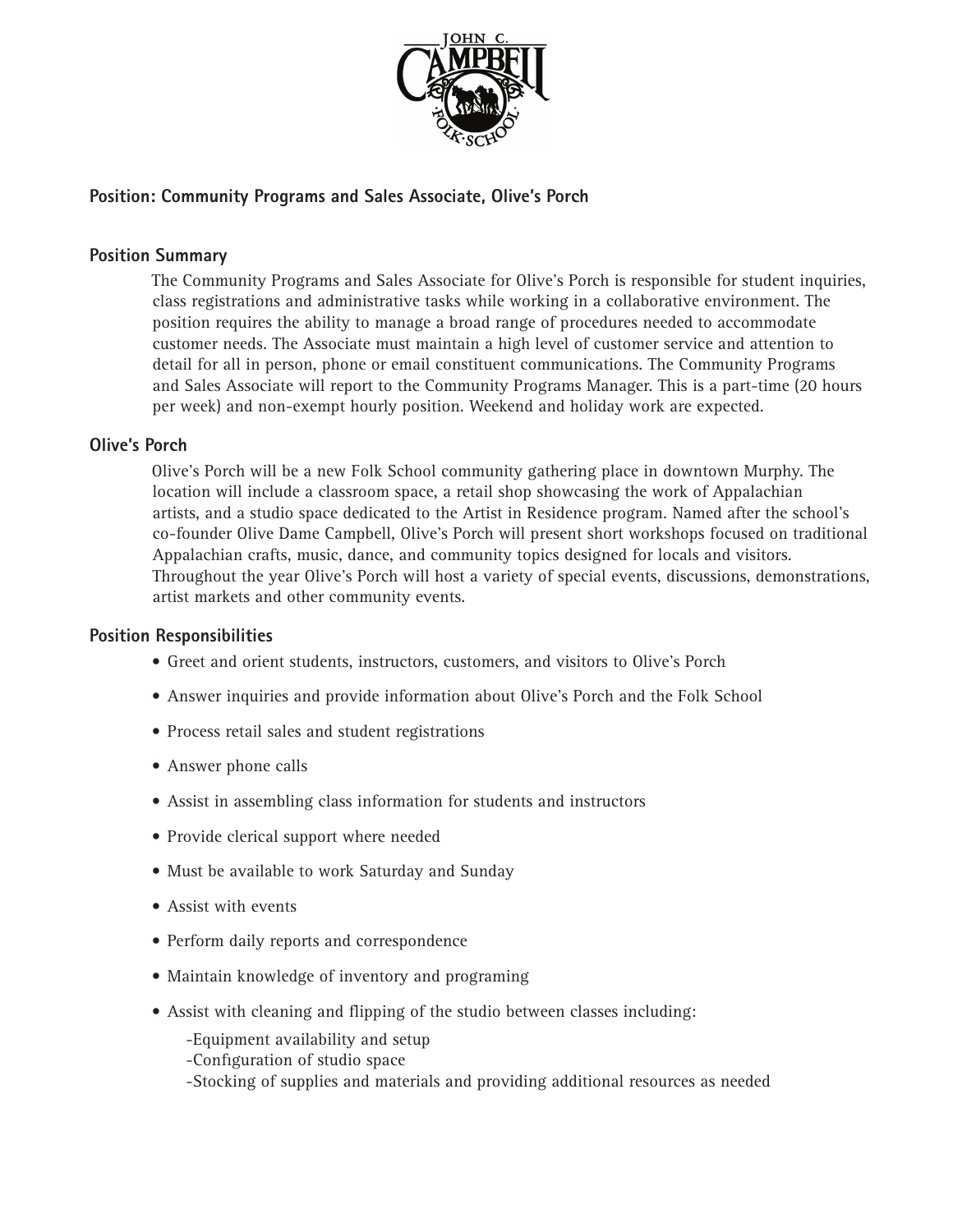- Perform a variety of cleaning and sanitization activities such as:
	- -Dusting furniture and fixtures
	- -Cleaning and sanitizing toilets, countertops, and sinks
	- -Washing windows, cleaning mirrors and other glass surfaces
	- -Using cleaning equipment such as vacuums, mops, and other cleaning tools
	- -Emptying trash receptacles and disposing of waste

#### **Education and Experience Requirements**

- High School Diploma or equivalent preferred but not required
- Proficient in Microsoft Office
- 1- 2 years experience in an office or retail environment
- Committed to a high level of customer service

#### **Position Skills and Aptitudes:**

- Customer service skills
- The ability to add, subtract, multiply and divide
- The ability to process retail transactions, including cash and credit card transactions
- Excellent communication and interpersonal skills
- Patience when dealing with difficult customers
- Problem-solving and conflict resolution skills
- Strong organizational skills
- Able to maintain a positive, empathetic, and professional attitude
- Ability to execute multiple tasks with organizational skills and detail orientation
- Passionate about traditional Appalachian crafts and community building
- Strong ties to the local area preferred
- Strong situational awareness and observation skills

#### **Physical Demands**

The position requires that the employee be able to walk unaided up and down hills and over uneven terrain, bend, stoop, and have use of fine and gross motor skills. The work of this position frequently requires the use of hands to handle, or touch objects, tools, or controls. The employee must occasionally lift and/or move heavy objects or boxes, up to 25 pounds. While performing the duties of this job, the employee will likely need to sit and to work at a computer. Must be able to work weekends and holidays, as needed. This position requires fluency in English.

#### **Applications**

Please submit the following materials by e-mail to jobs@folkschool.org, or mail to: